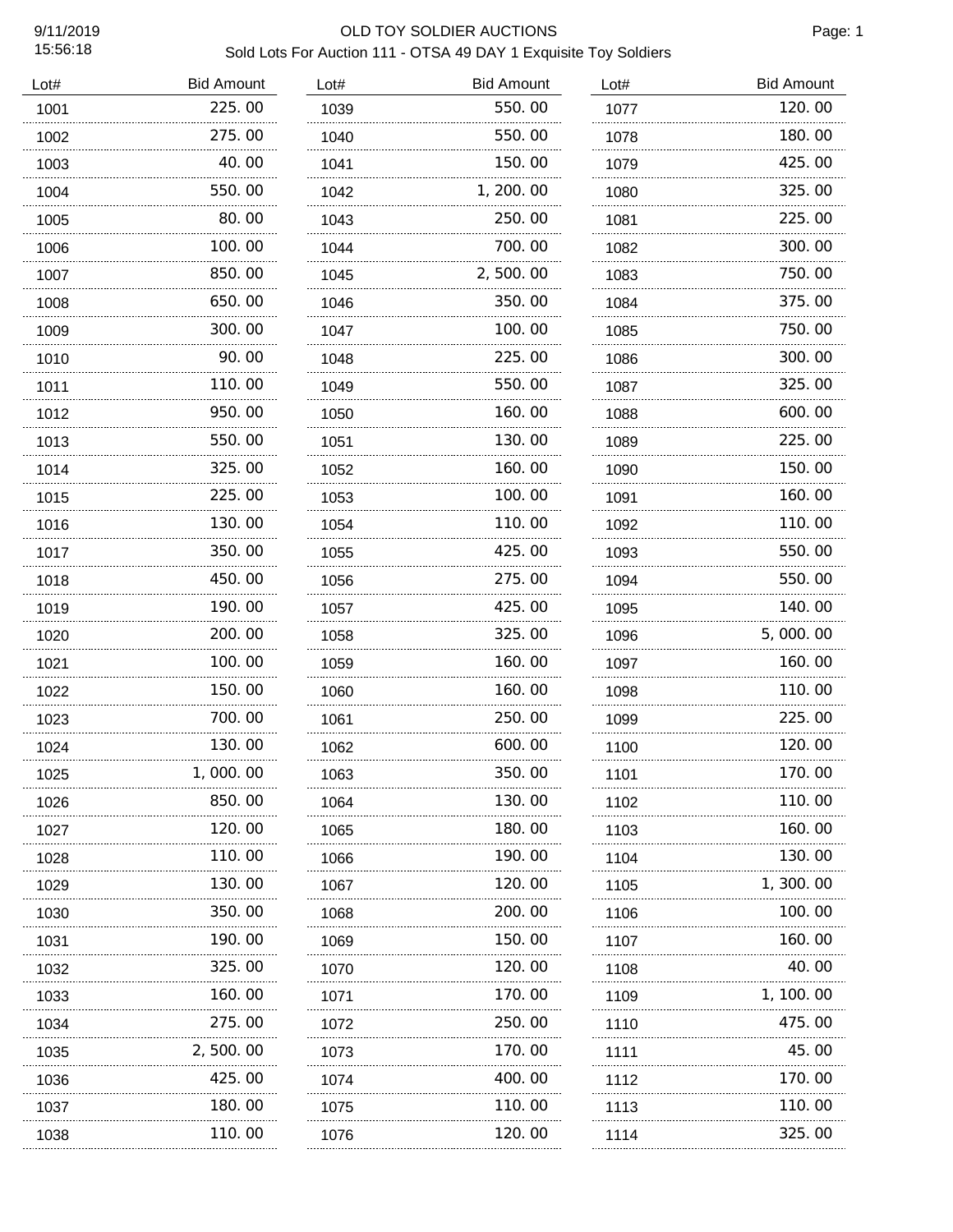### 9/11/2019 OLD TOY SOLDIER AUCTIONS Sold Lots For Auction 111 - OTSA 49 DAY 1 Exquisite Toy Soldiers

| Lot# | <b>Bid Amount</b> | Lot# | <b>Bid Amount</b> | Lot# | <b>Bid Amount</b> |
|------|-------------------|------|-------------------|------|-------------------|
| 1115 | 200.00            | 1153 | 475.00            | 1191 | 275.00            |
| 1116 | 170.00            | 1154 | 350.00            | 1192 | 450.00            |
| 1117 | 170.00            | 1155 | 400.00            | 1193 | 800.00            |
| 1118 | 110.00            | 1156 | 375.00            | 1194 | 600.00            |
| 1119 | 110.00            | 1157 | 700.00            | 1195 | 550.00            |
| 1120 | 800.00            | 1158 | 375.00            | 1196 | 600.00            |
| 1121 | 160.00            | 1159 | 450.00            | 1197 | 130.00            |
| 1122 | 150.00            | 1160 | 200.00            | 1198 | 110.00            |
| 1123 | 325.00            | 1161 | 225.00            | 1199 | 150.00            |
| 1124 | 130.00            | 1162 | 300.00            | 1200 | 150.00            |
| 1125 | 275.00            | 1163 | 650.00            | 1201 | 250.00            |
| 1126 | 1,600.00          | 1164 | 600.00            | 1202 | 150.00            |
| 1127 | 275.00            | 1165 | 1, 400.00         | 1203 | 475.00            |
| 1128 | 550.00            | 1166 | 1, 300. 00        | 1204 | 160.00            |
| 1129 | 225.00            | 1167 | 200.00            | 1205 | 225.00            |
| 1130 | 140.00            | 1168 | 600.00            | 1206 | 50.00             |
| 1131 | 50.00             | 1169 | 600.00            | 1207 | 170.00            |
| 1132 | 450.00            | 1170 | 650.00            | 1208 | 190.00            |
| 1133 | 700.00            | 1171 | 650.00            | 1209 | 60.00             |
| 1134 | 550.00            | 1172 | 600.00            | 1210 | 225.00            |
| 1135 | 550.00            | 1173 | 700.00            | 1211 | 40.00             |
| 1136 | 375.00            | 1174 | 1,400.00          | 1212 | 90.00             |
| 1137 | 300.00            | 1175 | 550.00            | 1213 | 170.00            |
| 1138 | 300.00            | 1176 | 375.00            | 1214 | 200.00            |
| 1139 | 2, 100.00         | 1177 | 60.00             | 1215 | 120.00            |
| 1140 | 90.00             | 1178 | 250.00            | 1216 | 110.00            |
| 1141 | 1, 300. 00        | 1179 | 300.00            | 1217 | 475.00            |
| 1142 | 1, 200. 00        | 1180 | 225.00            | 1218 | 700. 00           |
| 1143 | 800.00            | 1181 | 350. 00           | 1219 | 650.00            |
| 1144 | 150. 00           | 1182 | 225.00            | 1220 | 700.00            |
| 1145 | 110. 00           | 1183 | 225.00            | 1221 | 400.00            |
| 1146 | 190. 00           | 1184 | 200.00            | 1222 | 4, 100. 00        |
| 1147 | 275.00            | 1185 | 650.00            | 1223 | 5,000.00          |
| 1148 | 2, 200. 00        | 1186 | 300.00            | 1224 | 2, 100. 00        |
| 1149 | 850.00            | 1187 | 250.00            | 1225 | 5, 500. 00        |
| 1150 | 225.00            | 1188 | 400.00            | 1226 | 2, 400. 00        |
| 1151 | 225.00            | 1189 | 500.00            | 1227 | 2, 600. 00        |
| 1152 | 375.00            | 1190 | 400.00            | 1228 | 600.00            |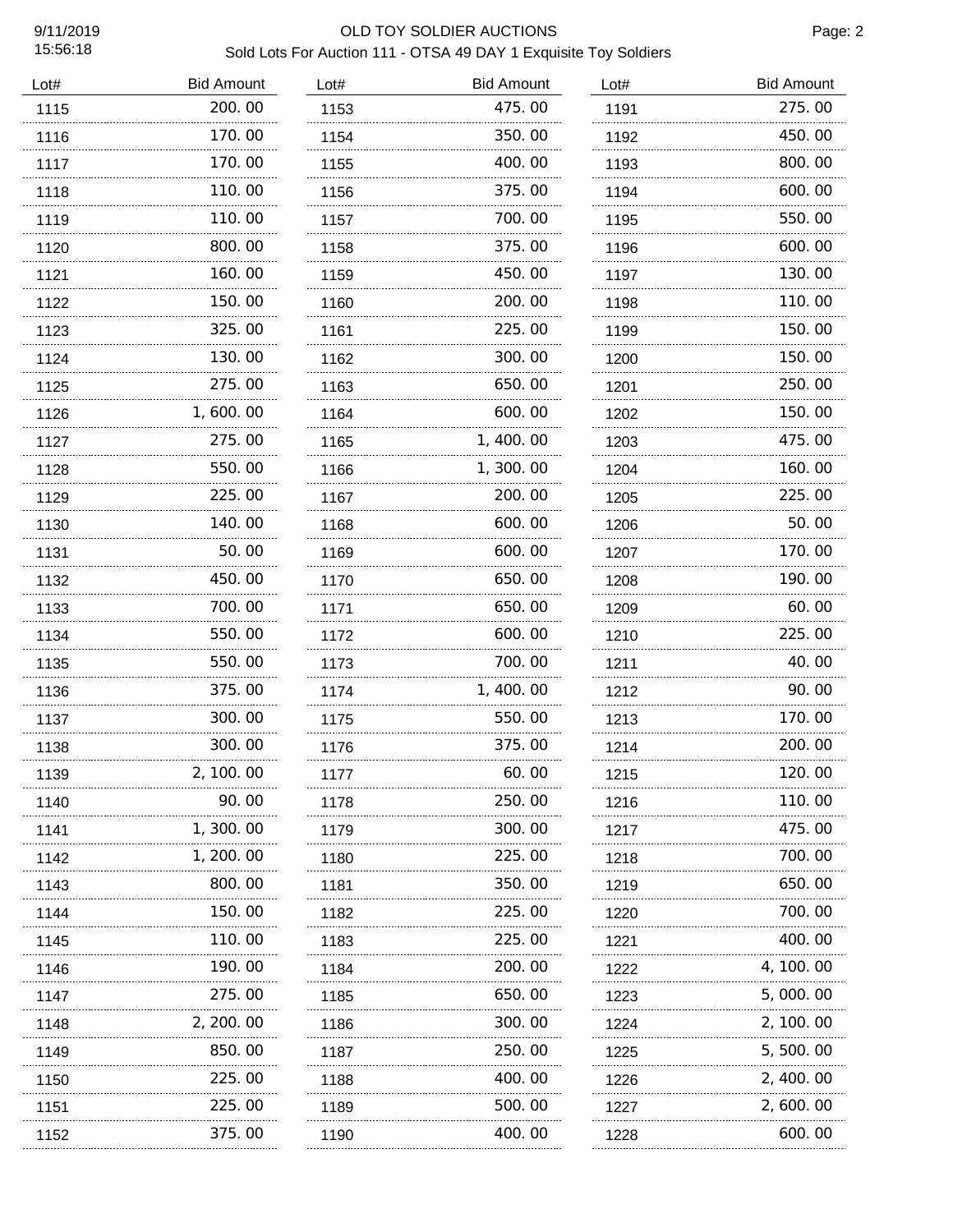# 9/11/2019 OLD TOY SOLDIER AUCTIONS

Page: 3

## Sold Lots For Auction 111 - OTSA 49 DAY 1 Exquisite Toy Soldiers

| Lot# | <b>Bid Amount</b> | Lot# | <b>Bid Amount</b> | Lot# | <b>Bid Amount</b> |
|------|-------------------|------|-------------------|------|-------------------|
| 1229 | 3, 900. 00        | 1267 | 110.00            | 2004 | 80.00             |
| 1230 | 2, 200. 00        | 1268 | 35.00             | 2005 | 60.00             |
| 1231 | 2,000.00          | 1269 | 40.00             | 2006 | 25.00             |
| 1232 | 2,800.00          | 1270 | 100.00            | 2007 | 30.00             |
| 1233 | 2,700.00          | 1271 | 80.00             | 2008 | 25.00             |
| 1234 | 2, 300.00         | 1272 | 130.00            | 2009 | 40.00             |
| 1235 | 90.00             | 1273 | 100.00            | 2010 | 25.00             |
| 1236 | 120.00            | 1274 | 325.00            | 2011 | 15.00             |
| 1237 | 35.00             | 1275 | 20.00             | 2012 | 70.00             |
| 1238 | 90.00             | 1276 | 3, 400.00         | 2013 | 80.00             |
| 1239 | 190.00            | 1277 | 3, 200.00         | 2014 | 60.00             |
| 1240 | 160.00            | 1278 | 2, 100.00         | 2015 | 90.00             |
| 1241 | 70.00             | 1279 | 325.00            | 2016 | 45.00             |
| 1242 | 110.00            | 1280 | 300.00            | 2017 | 50.00             |
| 1243 | 130.00            | 1281 | 1, 100.00         | 2018 | 50.00             |
| 1244 | 140.00            | 1282 | 800.00            | 2019 | 60.00             |
| 1245 | 50.00             | 1283 | 475.00            | 2020 | 25.00             |
| 1246 | 190.00            | 1284 | 450.00            | 2021 | 25.00             |
| 1247 | 160.00            | 1285 | 375.00            | 2022 | 50.00             |
| 1248 | 160.00            | 1286 | 1, 200.00         | 2023 | 50.00             |
| 1249 | 180.00            | 1287 | 200.00            | 2024 | 70.00             |
| 1250 | 120.00            | 1288 | 2,800.00          | 2025 | 70.00             |
| 1251 | 300.00            | 1289 | 2, 100.00         | 2026 | 70.00             |
| 1252 | 325.00            | 1290 | 3,600.00          | 2027 | 150.00            |
| 1253 | 110.00            | 1291 | 325.00            | 2028 | 80.00             |
| 1254 | 80.00             | 1292 | 325.00            | 2029 | 80. 00            |
| 1255 | 60.00             | 1293 | 100. 00           | 2030 | 90.00             |
| 1256 | 110.00            | 1294 | 400.00            | 2031 | 90.00             |
| 1257 | 650.00            | 1295 | 130. 00           | 2032 | 50. 00            |
| 1258 | 850.00            | 1296 | 475.00            | 2033 | 30. 00            |
| 1259 | 100.00            | 1297 | 200. 00           | 2034 | 30. 00            |
| 1260 | 300.00            | 1298 | 50.00             | 2035 | 60.00             |
| 1261 | 300.00            | 1299 | 120.00            | 2036 | 130. 00           |
| 1262 | 60.00             | 1300 | 150.00            | 2037 | 160. 00           |
| 1263 | 60.00             | 1301 | 35.00             | 2038 | 40.00             |
| 1264 | 30.00<br>.        | 2001 | 160.00            | 2039 | 275.00            |
| 1265 | 120.00            | 2002 | 200.00            | 2040 | 350.00            |
| 1266 | 325.00            | 2003 | 20.00             | 2041 | 100.00            |
|      |                   |      |                   |      |                   |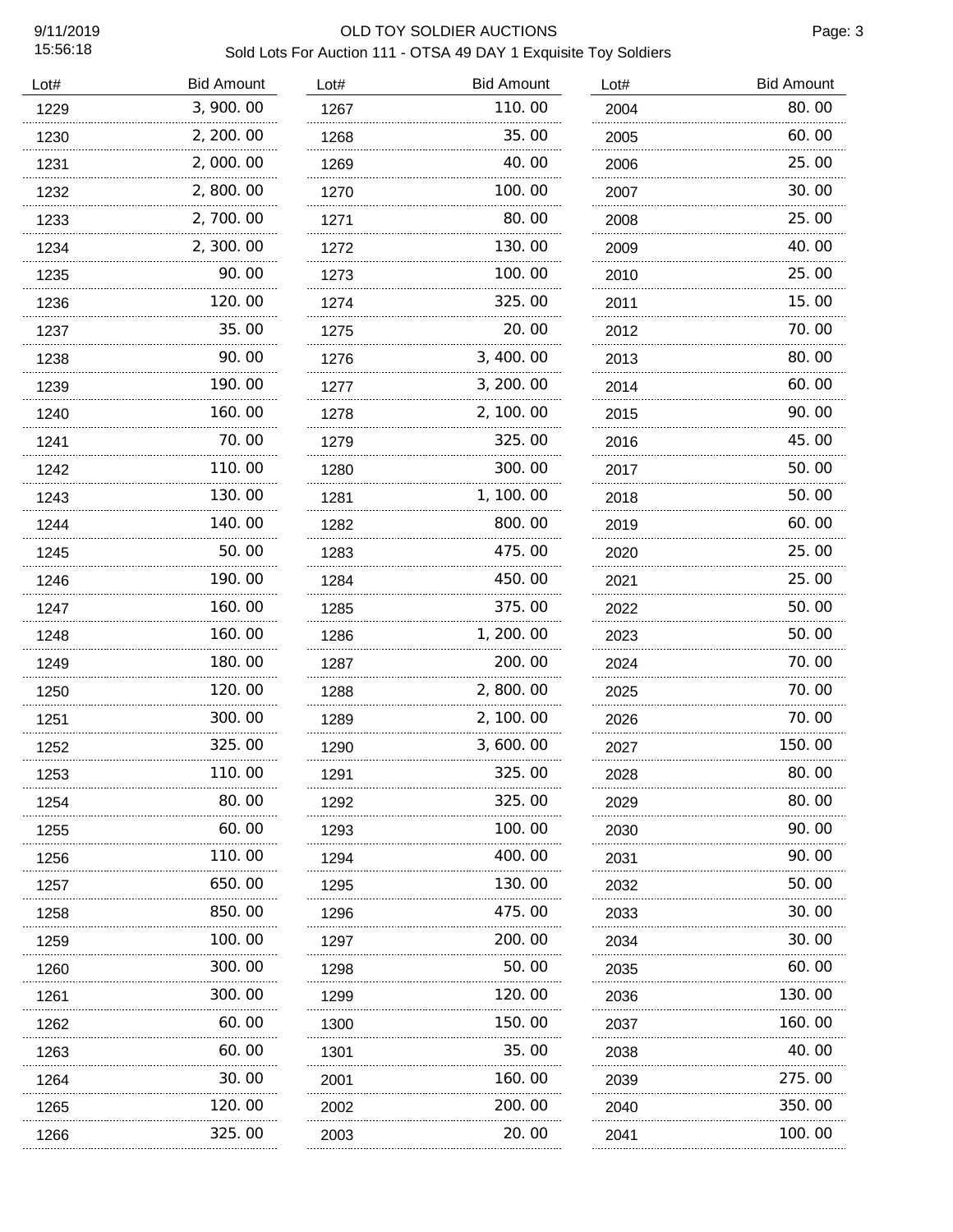#### 9/11/2019 OLD TOY SOLDIER AUCTIONS Sold Lots For Auction 111 - OTSA 49 DAY 1 Exquisite Toy Soldiers

| Lot# | <b>Bid Amount</b> | Lot# | <b>Bid Amount</b> | Lot# | <b>Bid Amount</b> |
|------|-------------------|------|-------------------|------|-------------------|
| 2042 | 100.00            | 2080 | 50.00             | 2118 | 15.00             |
| 2043 | 110.00            | 2081 | 35.00             | 2119 | 15.00             |
| 2044 | 150.00            | 2082 | 100.00            | 2120 | 15.00             |
| 2045 | 120.00            | 2083 | 80.00             | 2121 | 25.00             |
| 2046 | 40.00             | 2084 | 10. 00            | 2122 | 15.00             |
| 2047 | 60.00             | 2085 | 10.00             | 2123 | 25.00             |
| 2048 | 25.00             | 2086 | 40.00             | 2124 | 70.00             |
| 2049 | 90.00             | 2087 | 30.00             | 2125 | 20.00             |
| 2050 | 50.00             | 2088 | 20.00             | 2126 | 45.00             |
| 2051 | 40.00             | 2089 | 25.00             | 2127 | 35.00             |
| 2052 | 25,00             | 2090 | 30.00             | 2128 | 25.00             |
| 2053 | 30.00             | 2091 | 25.00             | 2129 | 40.00             |
| 2054 | 60.00             | 2092 | 140.00            | 2130 | 60.00             |
| 2055 | 300.00            | 2093 | 30.00             | 2131 | 25.00             |
| 2056 | 300.00            | 2094 | 25.00             | 2132 | 50.00             |
| 2057 | 30.00             | 2095 | 25.00             | 2133 | 45.00             |
| 2058 | 10.00             | 2096 | 35.00             | 2134 | 40.00             |
| 2059 | 20.00             | 2097 | 20.00             | 2135 | 35.00             |
| 2060 | 20.00             | 2098 | 15.00             | 2136 | 20.00             |
| 2061 | 120.00            | 2099 | 10.00             | 2137 | 20.00             |
| 2062 | 20.00             | 2100 | 20.00             | 2138 | 40.00             |
| 2063 | 20.00             | 2101 | 40.00             | 2139 | 40.00             |
| 2064 | 80.00             | 2102 | 25.00             | 2140 | 100.00            |
| 2065 | 45.00             | 2103 | 20.00             | 2141 | 180.00            |
| 2066 | 60.00             | 2104 | 40.00             | 2142 | 35.00             |
| 2067 | 30. 00            | 2105 | 110.00            | 2143 | 45.00             |
| 2068 | 60.00             | 2106 | 25.00             | 2144 | 35.00             |
| 2069 | 30.00             | 2107 | 40.00             | 2145 | 30. 00            |
| 2070 | 50.00             | 2108 | 25.00             | 2146 | 40.00             |
| 2071 | 110. 00           | 2109 | 25.00             | 2147 | 25.00             |
| 2072 | 90.00             | 2110 | 35.00             | 2148 | 50.00             |
| 2073 | 120.00            | 2111 | 70.00             | 2149 | 80.00             |
| 2074 | 30.00             | 2112 | 60.00             | 2150 | 45.00             |
| 2075 | 275.00            | 2113 | 30.00             | 2151 | 35.00             |
| 2076 | 20.00             | 2114 | 25.00             | 2152 | 40.00             |
| 2077 | 25.00<br>         | 2115 | 20.00<br>.        | 2153 | 20.00             |
| 2078 | 25.00             | 2116 | 15.00             | 2154 | 70.00             |
| 2079 | 60.00             | 2117 | 25.00             | 2155 | 90.00             |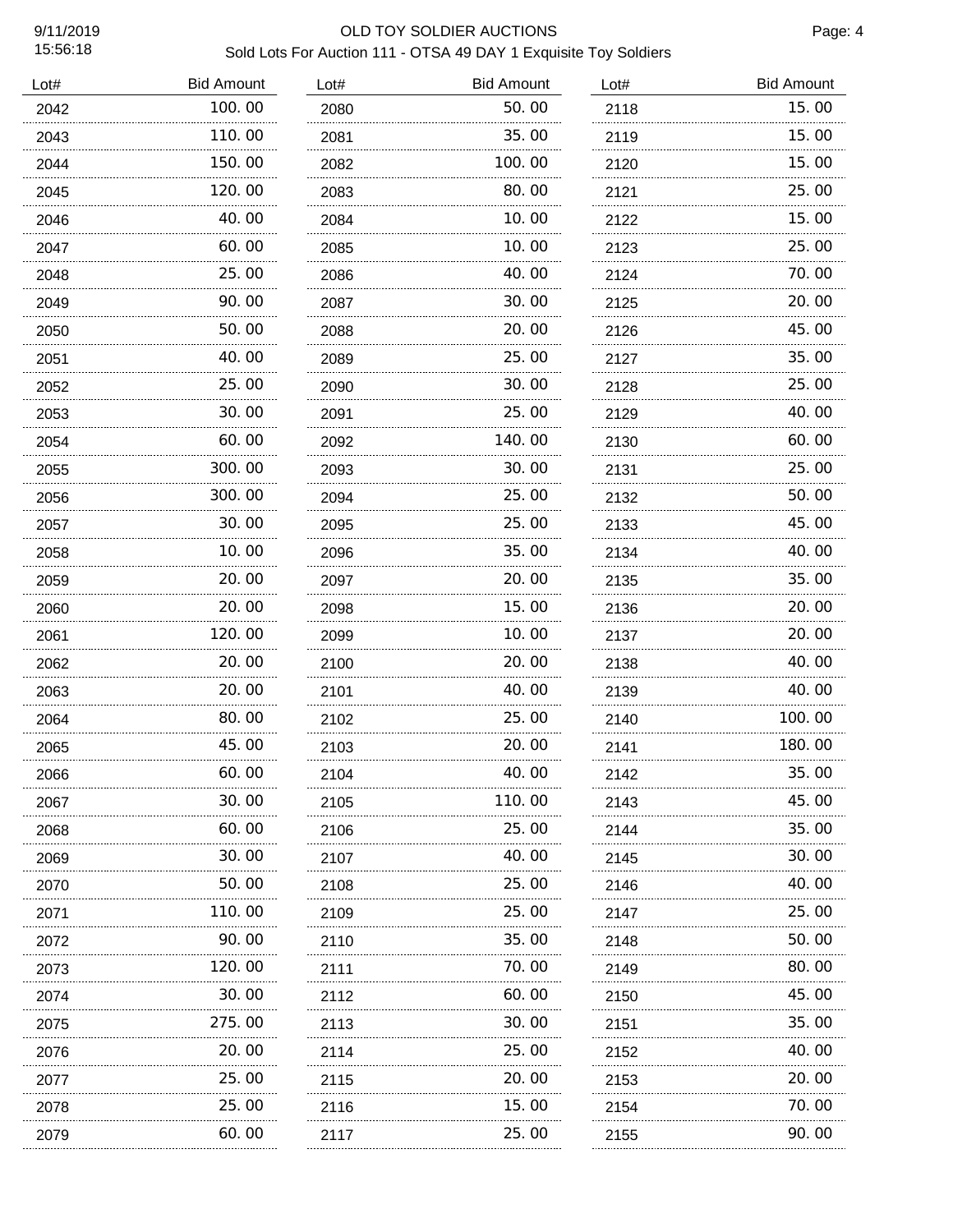### 9/11/2019 OLD TOY SOLDIER AUCTIONS Sold Lots For Auction 111 - OTSA 49 DAY 1 Exquisite Toy Soldiers

| Lot# | <b>Bid Amount</b> | Lot# |
|------|-------------------|------|
| 2156 | 160.00            | 2194 |
| 2157 | 60.00             | 2195 |
| 2158 | 70.00             | 2196 |
| 2159 | 130.00            | 2197 |
| 2160 | 35.00             | 2198 |
| 2161 | 25.00             | 2199 |
| 2162 | 60.00             | 2200 |
| 2163 | 80.00             | 2201 |
| 2164 | 130.00            | 2202 |
| 2165 | 120.00            | 2203 |
| 2166 | 100.00            | 2204 |
| 2167 | 150.00            | 2205 |
| 2168 | 30. 00            | 2206 |
| 2169 | 45.00             | 2207 |
| 2170 | 90.00             | 2208 |
| 2171 | 25.00             | 2209 |
| 2172 | 50.00             | 2210 |
| 2173 | 110.00            |      |
| 2174 | 25.00             |      |
| 2175 | 20.00             |      |
| 2176 | 45.00             |      |
| 2177 | 20.00             |      |
| 2178 | 25.00             |      |
| 2179 | 20.00             |      |
| 2180 | 20.00             |      |
| 2181 | 35.00             |      |
| 2182 | 20.00             |      |
| 2183 | 40.00             |      |
| 2184 | 25.00<br>.        |      |
| 2185 | 25.00             |      |
| 2186 | 20.00             |      |
| 2187 | 25.00             |      |
| 2188 | 20.00             |      |
| 2189 | 15.00             |      |
| 2190 | 15.00             |      |
| 2191 | 15.00             |      |
| 2192 | 30.00             |      |
| 2193 | 20.00             |      |
|      |                   |      |

| Lot# | <b>Bid Amount</b> |
|------|-------------------|
| 2194 | 30.00             |
| 2195 | 25.00             |
| 2196 | 475.00            |
| 2197 | 100.00            |
| 2198 | 110.00            |
| 2199 | 20.00             |
| 2200 | 140.00            |
| 2201 | 70.00             |
| 2202 | 5.00              |
| 2203 | 50.00             |
| 2204 | 110.00            |
| 2205 | 140.00            |
| 2206 | 90.00             |
| 2207 | 45.00             |
| 2208 | 900.00            |
| 2209 | 300.00            |
| 2210 | 325.00            |
|      |                   |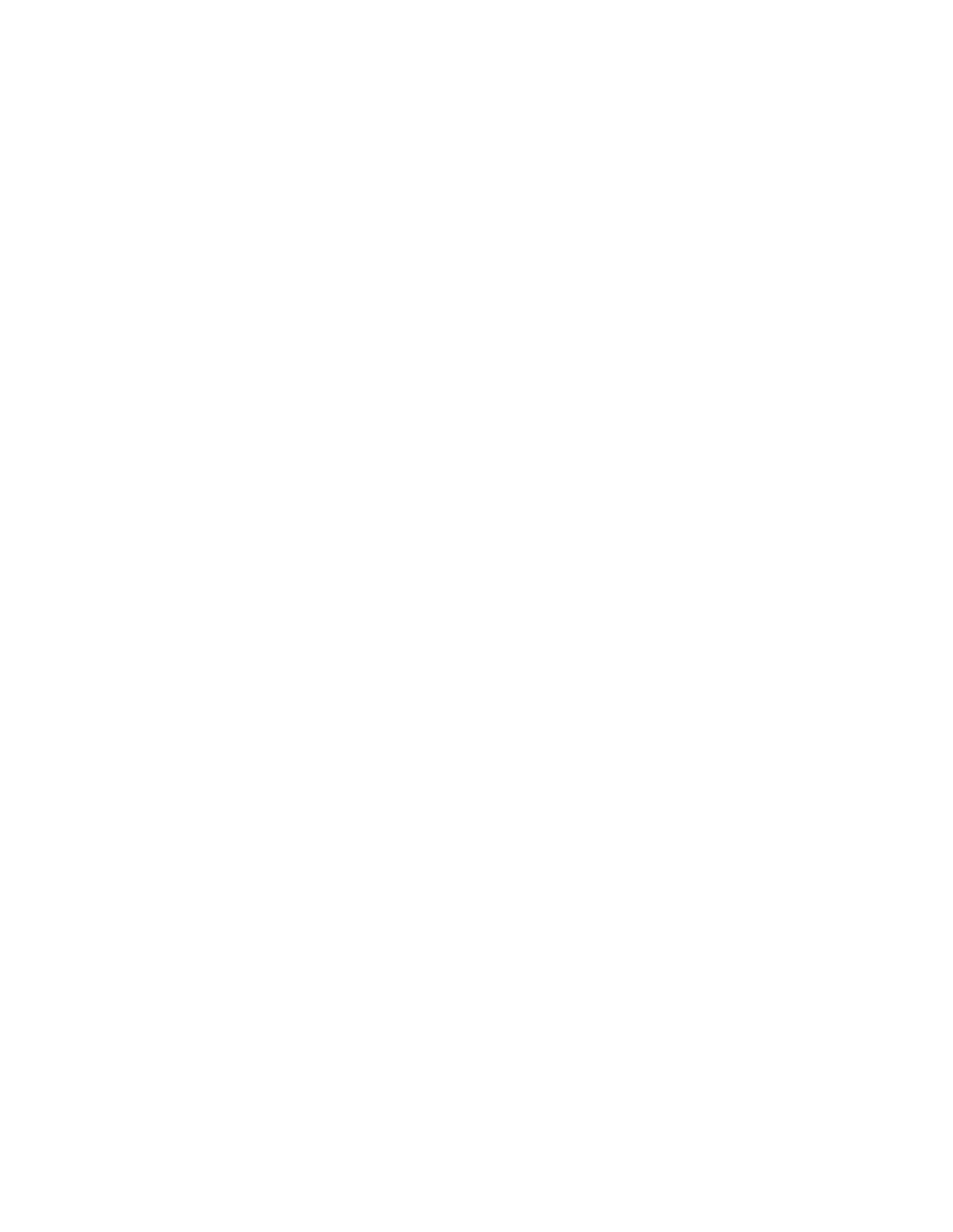#### 9/11/2019 OLD TOY SOLDIER AUCTIONS Sold Lots For Auction 110 - OTSA 49 DAY 2 Exquisite Toy Soldiers

| Lot# | <b>Bid Amount</b> | Lot# | <b>Bid Amount</b> | Lot# | <b>Bid Amount</b> |
|------|-------------------|------|-------------------|------|-------------------|
| 3001 | 250.00            | 3039 | 15.00             | 3077 | 110.00            |
| 3002 | 350.00            | 3040 | 130.00            | 3078 | 325.00            |
| 3003 | 425.00            | 3041 | 110.00            | 3079 | 180.00            |
| 3004 | 250.00            | 3042 | 120.00            | 3080 | 325.00            |
| 3005 | 425.00            | 3043 | 5.00              | 3081 | 70.00             |
| 3006 | 300.00            | 3044 | 5.00              | 3082 | 25.00             |
| 3007 | 400.00            | 3045 | 10.00             | 3083 | 70.00             |
| 3008 | 450.00            | 3046 | 5.00              | 3084 | 15.00             |
| 3009 | 80.00             | 3047 | 15.00             | 3085 | 80.00             |
| 3010 | 250.00            | 3048 | 5.00              | 3086 | 160.00            |
| 3011 | 80.00             | 3049 | 80.00             | 3087 | 50.00             |
| 3012 | 160.00            | 3050 | 90.00             | 3088 | 110.00            |
| 3013 | 140.00            | 3051 | 35.00             | 3089 | 70.00             |
| 3014 | 225.00            | 3052 | 60.00             | 3090 | 70.00             |
| 3015 | 225.00            | 3053 | 25.00             | 3091 | 60.00             |
| 3016 | 700.00            | 3054 | 15.00             | 3092 | 70.00             |
| 3017 | 110.00            | 3055 | 20.00             | 3093 | 60.00             |
| 3018 | 200.00            | 3056 | 25.00             | 3094 | 180.00            |
| 3019 | 60.00             | 3057 | 15.00             | 3095 | 160.00            |
| 3020 | 40.00             | 3058 | 25.00             | 3096 | 45.00             |
| 3021 | 250.00            | 3059 | 15.00             | 3097 | 40.00             |
| 3022 | 100.00            | 3060 | 70.00             | 3098 | 60.00             |
| 3023 | 20.00             | 3061 | 30.00             | 3099 | 70.00             |
| 3024 | 50.00             | 3062 | 15.00             | 3100 | 70.00             |
| 3025 | 140.00            | 3063 | 15.00             | 3101 | 60.00             |
| 3026 | 170.00            | 3064 | 30.00             | 3102 | 60.00             |
| 3027 | 160. 00<br>.      | 3065 | 90.00             | 3103 | 30.00             |
| 3028 | 90.00             | 3066 | 90.00             | 3104 | 130.00            |
| 3029 | 25.00<br>.        | 3067 | 100. 00           | 3105 | 110.00            |
| 3030 | 35.00             | 3068 | 90.00             | 3106 | 90.00             |
| 3031 | 30.00             | 3069 | 110. 00           | 3107 | 60. 00            |
| 3032 | 80.00             | 3070 | 130.00            | 3108 | 250.00            |
| 3033 | 60.00             | 3071 | 120.00            | 3109 | 225.00            |
| 3034 | 20.00             | 3072 | 25.00             | 3110 | 50.00             |
| 3035 | 10.00             | 3073 | 70.00             | 3111 | 35.00             |
| 3036 | 190.00            | 3074 | 45.00             | 3112 | 45.00             |
| 3037 | 80.00             | 3075 | 425.00            | 3113 | 650.00            |
| 3038 | 25.00             | 3076 | 425.00            | 3114 | 60.00             |
|      |                   |      |                   |      |                   |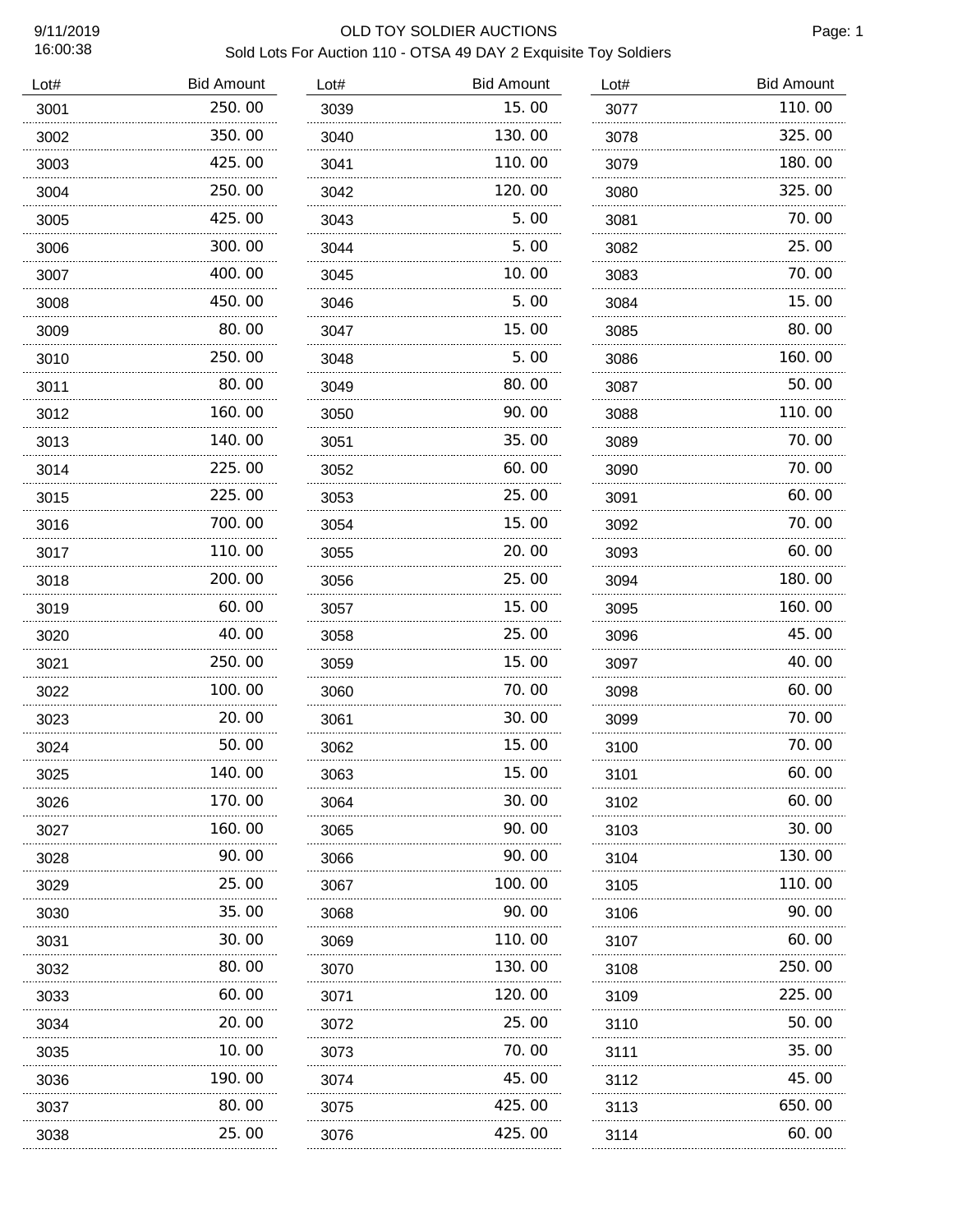#### 9/11/2019 OLD TOY SOLDIER AUCTIONS Sold Lots For Auction 110 - OTSA 49 DAY 2 Exquisite Toy Soldiers

| Lot# | <b>Bid Amount</b> | Lot# | <b>Bid Amount</b> | Lot# | <b>Bid Amount</b> |
|------|-------------------|------|-------------------|------|-------------------|
| 3115 | 110.00            | 3153 | 60.00             | 3191 | 45.00             |
| 3116 | 50.00             | 3154 | 30.00             | 3192 | 25.00             |
| 3117 | 40.00             | 3155 | 120.00            | 3193 | 45.00             |
| 3118 | 45.00             | 3156 | 30.00             | 3194 | 45.00             |
| 3119 | 45.00             | 3157 | 25.00             | 3195 | 45.00             |
| 3120 | 90. 00            | 3158 | 120.00            | 3196 | 50.00             |
| 3121 | 110.00            | 3159 | 70.00             | 3197 | 60.00             |
| 3122 | 40.00             | 3160 | 70.00             | 3198 | 80.00             |
| 3123 | 30.00             | 3161 | 50.00             | 3199 | 70.00             |
| 3124 | 90. 00            | 3162 | 60.00             | 3200 | 150.00            |
| 3125 | 140. 00           | 3163 | 45.00             | 3201 | 60.00             |
| 3126 | 50. 00            | 3164 | 80.00             | 3202 | 20.00             |
| 3127 | 80.00             | 3165 | 130. 00           | 3203 | 110.00            |
| 3128 | 60.00             | 3166 | 40.00             | 3204 | 70.00             |
| 3129 | 70.00             | 3167 | 325.00            | 3205 | 50.00             |
| 3130 | 45.00             | 3168 | 325.00            | 3206 | 25.00             |
| 3131 | 60.00             | 3169 | 110.00            | 3207 | 40.00             |
| 3132 | 45.00             | 3170 | 50.00             | 3208 | 25.00             |
| 3133 | 60.00             | 3171 | 100.00            | 3209 | 90.00             |
| 3134 | 70.00             | 3172 | 70.00             | 3210 | 50.00             |
| 3135 | 60.00             | 3173 | 60.00             | 3211 | 30.00             |
| 3136 | 110.00            | 3174 | 45.00             | 3212 | 70.00             |
| 3137 | 80.00             | 3175 | 80.00             | 3213 | 40.00             |
| 3138 | 50.00             | 3176 | 15.00             | 3214 | 35.00             |
| 3139 | 250.00            | 3177 | 60.00             | 3215 | 25.00             |
| 3140 | 70.00             | 3178 | 20.00             | 3216 | 25.00             |
| 3141 | 60.00             | 3179 | 200.00            | 3217 | 120.00            |
| 3142 | 40.00             | 3180 | 80.00             | 3218 | 60.00             |
| 3143 | 30.00             | 3181 | 50.00             | 3219 | 425.00            |
| 3144 | 600.00            | 3182 | 170.00            | 3220 | 10.00             |
| 3145 | 30.00             | 3183 | 60.00             | 3221 | 35.00             |
| 3146 | 25.00             | 3184 | 45.00             | 3222 | 100.00            |
| 3147 | 275.00            | 3185 | 130.00            | 3223 | 20.00             |
| 3148 | 950.00            | 3186 | 110.00            | 3224 | 15.00             |
| 3149 | 50.00             | 3187 | 70.00             | 3225 | 35.00             |
| 3150 | 20.00             | 3188 | 60.00             | 3226 | 50.00             |
| 3151 | 70.00             | 3189 | 50.00             | 3227 | 40.00             |
| 3152 | 35.00             | 3190 | 130.00            | 3228 | 50.00             |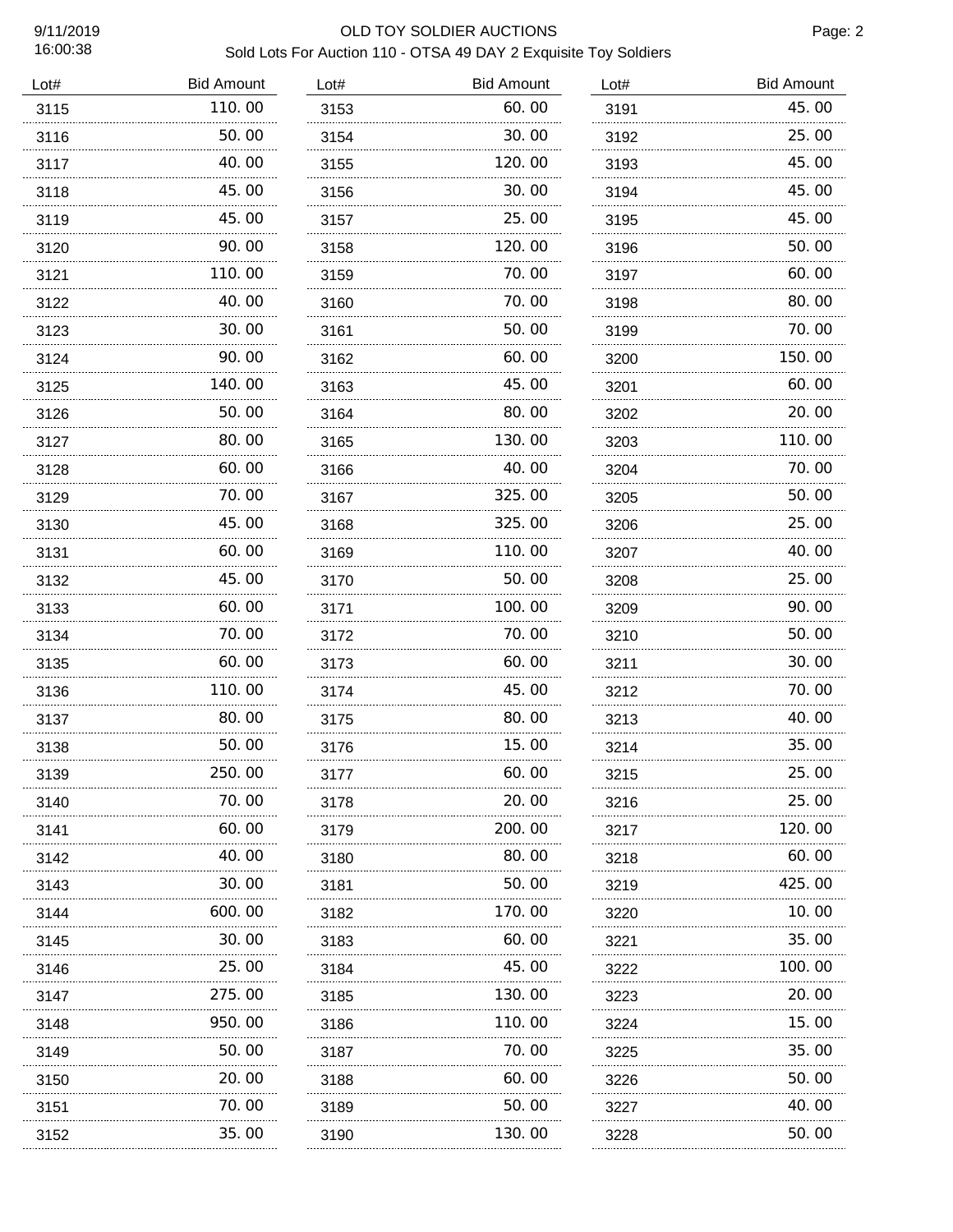# 9/11/2019 OLD TOY SOLDIER AUCTIONS

Page: 3

### Sold Lots For Auction 110 - OTSA 49 DAY 2 Exquisite Toy Soldiers

| Lot# | <b>Bid Amount</b> | Lot# | <b>Bid Amount</b> | Lot# | <b>Bid Amount</b> |
|------|-------------------|------|-------------------|------|-------------------|
| 3229 | 35.00             | 3267 | 375.00            | 3305 | 35.00             |
| 3230 | 700.00            | 3268 | 750.00            | 3306 | 650.00            |
| 3231 | 1, 200. 00        | 3269 | 325.00            | 3307 | 25.00             |
| 3232 | 10.00             | 3270 | 550.00            | 3308 | 25.00             |
| 3233 | 375.00            | 3271 | 180.00            | 3309 | 25.00             |
| 3234 | 2,500.00          | 3272 | 375.00            | 3310 | 650.00            |
| 3235 | 40.00             | 3273 | 30.00             | 3311 | 2,500.00          |
| 3236 | 45.00             | 3274 | 190.00            | 3312 | 45.00             |
| 3237 | 50.00             | 3275 | 550.00            | 3313 | 60.00             |
| 3238 | 25.00             | 3276 | 350.00            | 3314 | 70.00             |
| 3239 | 30.00             | 3277 | 425.00            | 3315 | 120.00            |
| 3240 | 90.00             | 3278 | 375.00            | 3316 | 900.00            |
| 3241 | 50.00             | 3279 | 70.00             | 3317 | 110.00            |
| 3242 | 25.00             | 3280 | 50.00             | 3318 | 80.00             |
| 3243 | 30.00             | 3281 | 120.00            | 3319 | 100.00            |
| 3244 | 25.00<br>.        | 3282 | 180.00            | 3320 | 45.00             |
| 3245 | 275.00            | 3283 | 80.00             | 3321 | 50.00             |
| 3246 | 750.00            | 3284 | 110.00            | 3322 | 50.00             |
| 3247 | 1,000.00          | 3285 | 120.00            | 3323 | 30.00             |
| 3248 | 4,800.00          | 3286 | 120.00            | 3324 | 60.00             |
| 3249 | 350.00            | 3287 | 30.00             | 3325 | 130.00            |
| 3250 | 250.00            | 3288 | 35.00             | 3326 | 80.00             |
| 3251 | 300.00            | 3289 | 50.00             | 3327 | 200.00            |
| 3252 | 100.00            | 3290 | 35.00             | 3328 | 90.00             |
| 3253 | 800.00            | 3291 | 80.00             | 3329 | 50.00             |
| 3254 | 2, 200. 00        | 3292 | 450.00            | 3330 | 225.00            |
| 3255 | 700.00            | 3293 | 170.00            | 3331 | 60.00             |
| 3256 | 425.00            | 3294 | 90.00             | 3332 | 130.00            |
| 3257 | 2, 100, 00        | 3295 | 150.00            | 3333 | 400.00            |
| 3258 | 950.00            | 3296 | 200.00            | 3334 | 70.00             |
| 3259 | 400.00            | 3297 | 50.00             | 3335 | 60.00             |
| 3260 | 225.00            | 3298 | 90.00             | 3336 | 50.00             |
| 3261 | 350.00            | 3299 | 90.00             | 3337 | 200.00            |
| 3262 | 225.00            | 3300 | 10.00             | 3338 | 60.00             |
| 3263 | 225.00            | 3301 | 30.00             | 3339 | 20.00             |
| 3264 | 80.00             | 3302 | 25.00             | 3340 | 90.00             |
| 3265 | 60.00             | 3303 | 40.00             | 3341 | 110. 00           |
| 3266 | 2, 100. 00        | 3304 | 5. OO             | 3342 | 90.00             |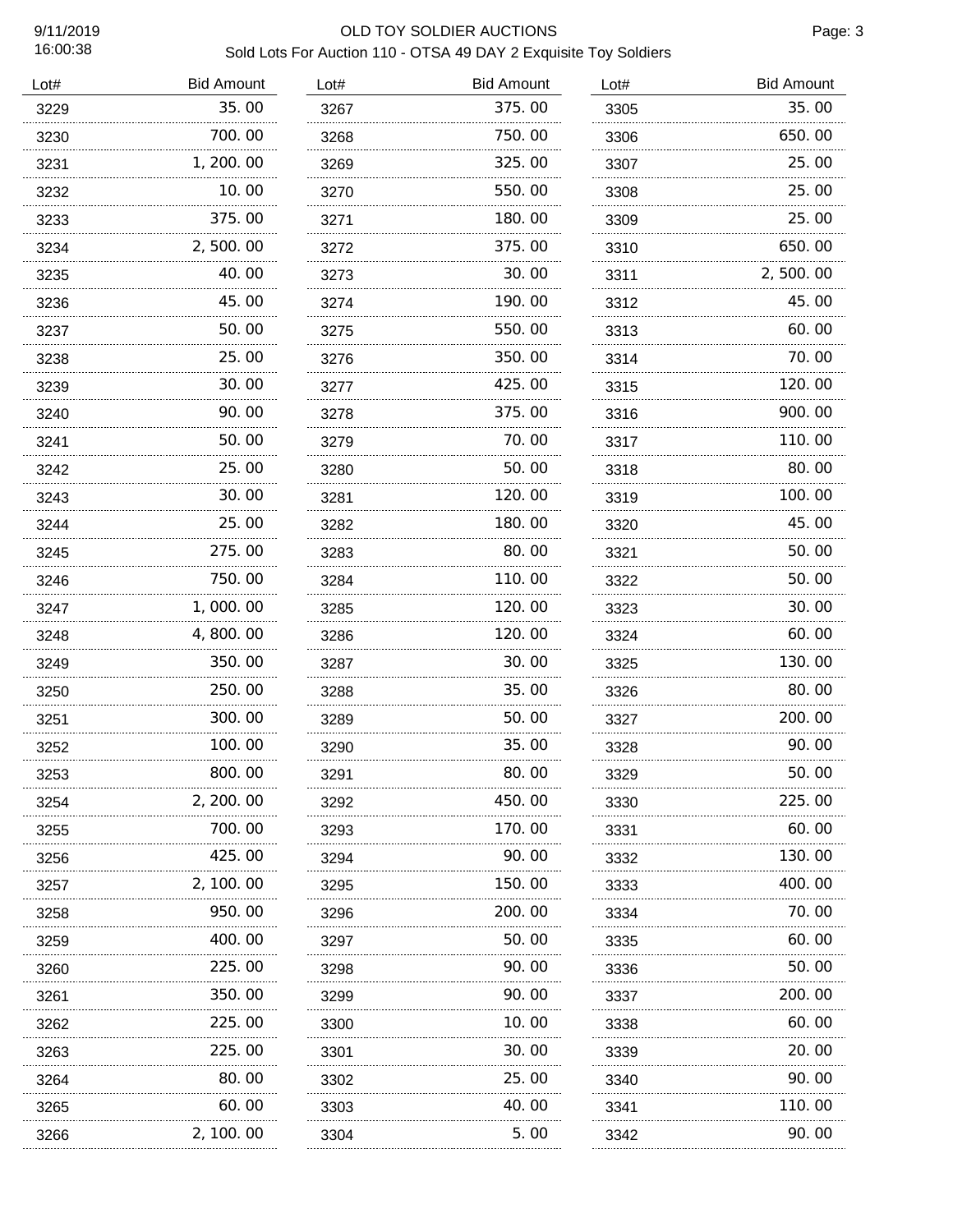### 9/11/2019 OLD TOY SOLDIER AUCTIONS Sold Lots For Auction 110 - OTSA 49 DAY 2 Exquisite Toy Soldiers

| Lot# | <b>Bid Amount</b> | Lot# | <b>Bid Amount</b> | Lot# | <b>Bid Amount</b> |
|------|-------------------|------|-------------------|------|-------------------|
| 3343 | 550.00            | 3381 | 170.00            | 3419 | 80.00             |
| 3344 | 650.00            | 3382 | 120.00            | 3420 | 130.00            |
| 3345 | 160. 00           | 3383 | 1,500.00          | 3421 | 4, 100. 00        |
| 3346 | 150.00            | 3384 | 1,300.00          | 3422 | 35.00             |
| 3347 | 200.00            | 3385 | 1, 100. 00        | 3423 | 60.00             |
| 3348 | 190.00            | 3386 | 90.00             | 3424 | 60.00             |
| 3349 | 50.00             | 3387 | 200.00            | 3425 | 275.00            |
| 3350 | 450.00            | 3388 | 70.00             | 3426 | 550.00            |
| 3351 | 1, 600. 00        | 3389 | 120.00            | 3427 | 160.00            |
| 3352 | 1,000.00          | 3390 | 180.00            | 3428 | 25.00             |
| 3353 | 250.00            | 3391 | 1,000.00          | 3429 | 15.00             |
| 3354 | 475.00            | 3392 | 250.00            | 3430 | 20.00             |
| 3355 | 1,600.00          | 3393 | 1,900.00          | 3431 | 60.00             |
| 3356 | 80.00             | 3394 | 400.00            | 3432 | 475.00            |
| 3357 | 80.00             | 3395 | 500.00            | 3433 | 250.00            |
| 3358 | 110.00            | 3396 | 1,600.00          | 3434 | 100.00            |
| 3359 | 70.00             | 3397 | 80.00             | 3435 | 225.00            |
| 3360 | 80.00             | 3398 | 1, 200.00         | 3436 | 1,000.00          |
| 3361 | 160.00            | 3399 | 2, 100.00         | 3437 | 50.00             |
| 3362 | 70.00             | 3400 | 1, 100. 00        | 3438 | 30.00             |
| 3363 | 200.00            | 3401 | 250.00            | 3439 | 50.00             |
| 3364 | 170.00            | 3402 | 2, 400.00         | 3440 | 50.00             |
| 3365 | 170.00            | 3403 | 800.00            | 3441 | 80.00             |
| 3366 | 170.00            | 3404 | 1, 100. 00        | 3442 | 45.00             |
| 3367 | 110.00            | 3405 | 1, 300. 00        | 3443 | 3, 100.00         |
| 3368 | 275.00            | 3406 | 2, 300. 00        | 3444 | 100.00            |
| 3369 | 100. 00           | 3407 | 500.00            | 3445 | 1, 300. 00        |
| 3370 | 80.00             | 3408 | 700.00            | 3446 | 650.00            |
| 3371 | 100. 00           | 3409 | 425.00            | 3447 | 250. 00           |
| 3372 | 170. 00           | 3410 | 375.00            | 3448 | 130. 00           |
| 3373 | 110. 00           | 3411 | 200.00            | 3449 | 35.00             |
| 3374 | 90.00             | 3412 | 275.00            | 3450 | 40.00             |
| 3375 | 80.00             | 3413 | 325.00            | 3451 | 35.00             |
| 3376 | 120.00            | 3414 | 375.00            | 3452 | 60.00             |
| 3377 | 180.00            | 3415 | 60.00             | 3453 | 160.00            |
| 3378 | 180.00            | 3416 | 50.00             | 3454 | 50.00             |
| 3379 | 200.00            | 3417 | 45.00             | 3455 | 70.00             |
| 3380 | .<br>300.00       | 3418 | .<br>550.00       | 3456 | 100.00            |
|      |                   |      |                   |      |                   |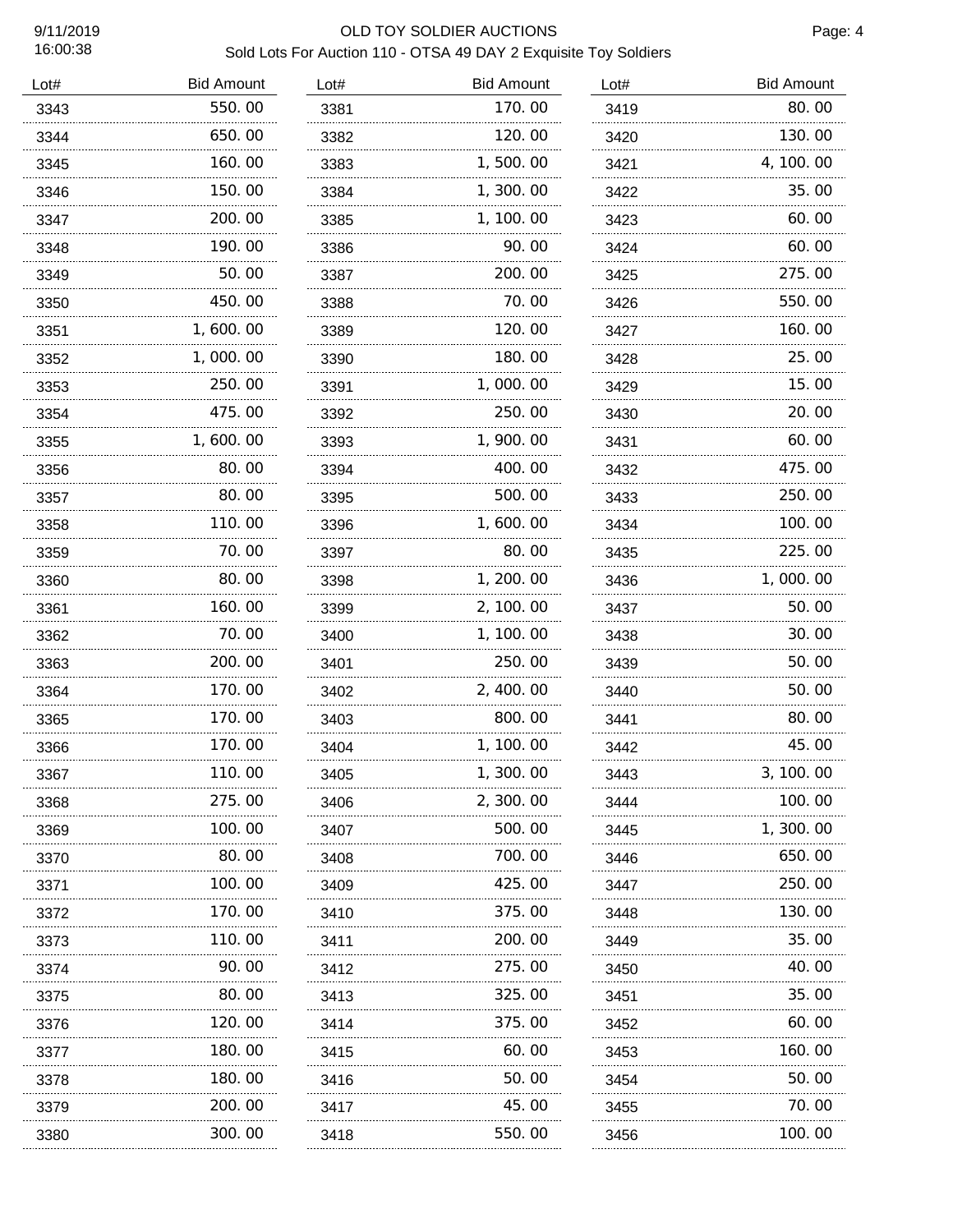## 9/11/2019 OLD TOY SOLDIER AUCTIONS

Page: 5

## Sold Lots For Auction 110 - OTSA 49 DAY 2 Exquisite Toy Soldiers

| Lot# | <b>Bid Amount</b> | Lot# | <b>Bid Amount</b> | Lot# | <b>Bid Amount</b> |
|------|-------------------|------|-------------------|------|-------------------|
| 3457 | 850.00            | 3495 | 50.00             | 3533 | 40.00             |
| 3458 | 80.00             | 3496 | 80.00             | 3534 | 20.00             |
| 3459 | 35.00             | 3497 | 80.00             | 3535 | 20.00             |
| 3460 | 170.00            | 3498 | 70.00             | 3536 | 170.00            |
| 3461 | 160.00            | 3499 | 60.00             | 3537 | 50.00             |
| 3462 | 110.00            | 3500 | 400.00            | 3538 | 300.00            |
| 3463 | 35.00             | 3501 | 1,500.00          | 3539 | 225.00            |
| 3464 | 40.00<br>.        | 3502 | 225.00            | 3540 | 130.00            |
| 3465 | 45.00             | 3503 | 130.00            | 3541 | 110.00            |
| 3466 | 90.00             | 3504 | 90.00             | 3542 | 225.00            |
| 3467 | 40.00             | 3505 | 35.00             | 3543 | 140.00            |
| 3468 | 100.00<br>.       | 3506 | 130.00            | 3544 | 350.00            |
| 3469 | 300.00            | 3507 | 180.00            | 3545 | 130.00            |
| 3470 | 70.00             | 3508 | 20.00             | 3546 | 4,700.00          |
| 3471 | 100.00            | 3509 | 40.00             | 3547 | 850.00            |
| 3472 | 550.00            | 3510 | 30.00             | 3548 | 90.00             |
| 3473 | 80.00             | 3511 | 130.00            | 3549 | 25.00             |
| 3474 | 70.00             | 3512 | 100.00            | 3550 | 250.00            |
| 3475 | 150.00            | 3513 | 30.00             | 3551 | 30.00             |
| 3476 | 120.00            | 3514 | 10.00             | 3552 | 325.00            |
| 3477 | 80.00             | 3515 | 20.00             | 3553 | 40.00             |
| 3478 | 225.00            | 3516 | 40.00             | 3554 | 40.00             |
| 3479 | 10.00             | 3517 | 10.00             | 3555 | 25.00             |
| 3480 | 5.00              | 3518 | 30.00             | 3556 | 40.00             |
| 3481 | 80.00             | 3519 | 325.00            | 3557 | 350.00            |
| 3482 | 100.00            | 3520 | 200.00            | 3558 | 160.00            |
| 3483 | 90.00             | 3521 | 10.00             | 3559 | 300. 00           |
| 3484 | 100.00            | 3522 | 50.00             | 3560 | 35.00             |
| 3485 | 250.00            | 3523 | 20. 00            | 3561 | 20.00             |
| 3486 | 550.00            | 3524 | 130.00            | 3562 | 70.00             |
| 3487 | 375.00            | 3525 | 25.00             | 3563 | 425.00            |
| 3488 | 100.00            | 3526 | 100. 00           | 3564 | 35.00             |
| 3489 | 300.00            | 3527 | 30.00             | 3565 | 160.00            |
| 3490 | 120.00<br>.       | 3528 | 425.00            | 3566 | 350.00            |
| 3491 | 110.00            | 3529 | 90.00             | 3567 | 10.00             |
| 3492 | 20.00             | 3530 | 80.00             | 3568 | 100.00            |
| 3493 | 35.00             | 3531 | 100.00            | 3569 | 70.00             |
| 3494 | 40.00             | 3532 | 50.00             | 3570 | 100.00            |